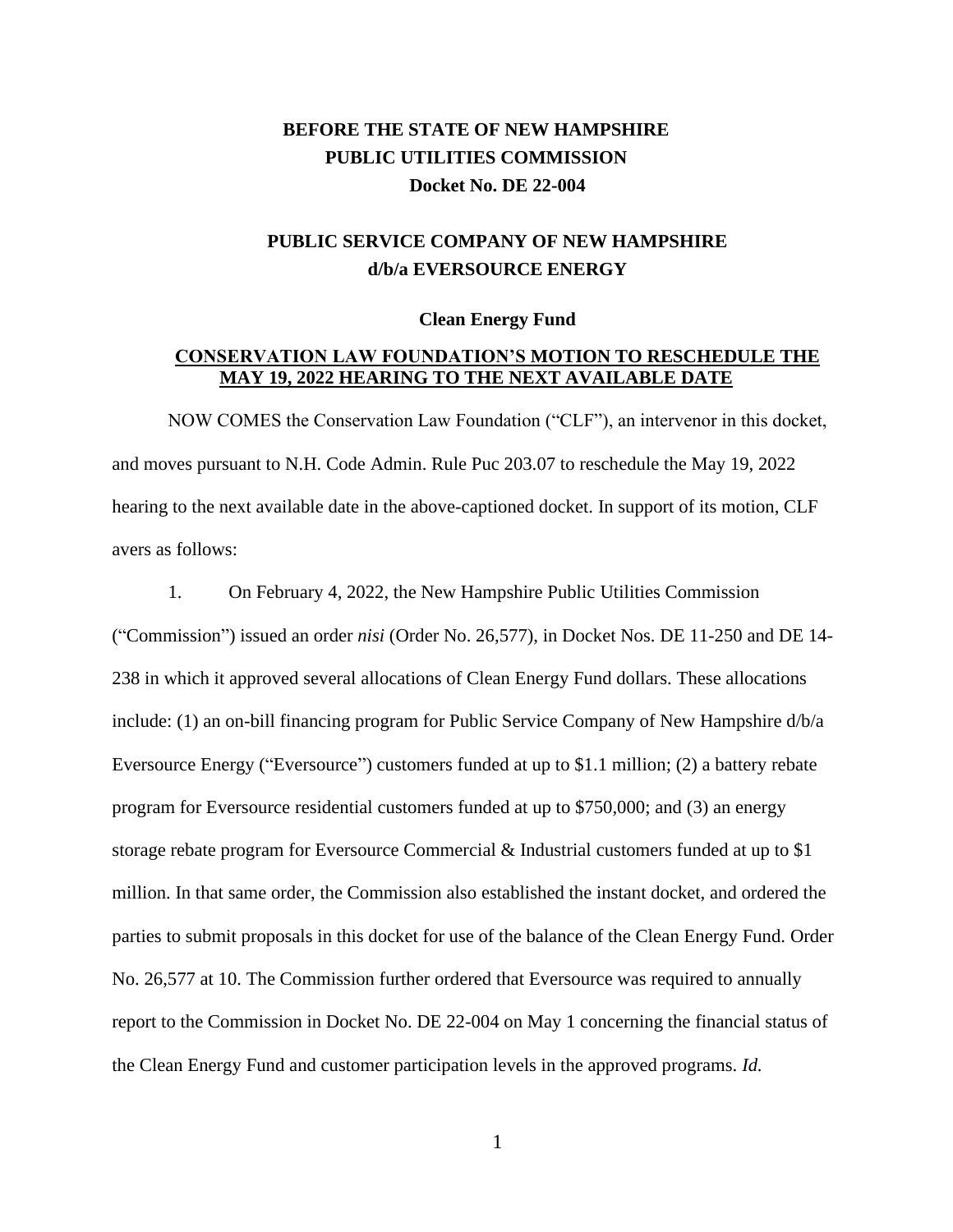2. Thereafter, on March 21, 2022, the Office of the Consumer Advocate ("OCA"), New Hampshire Department of Energy ("Energy"); Eversource; Clean Energy New Hampshire ("CENH"); and CLF (collectively "Moving Parties") jointly filed a Motion for Rehearing of Order No. 26,577.

3. On March 31, 2022, the Commission granted the Moving Parties' Motion for Rehearing and ordered that a hearing take place on May 19, 2022, beginning at 9:00 a.m., to resolve the issues raised in the Motion for Rehearing.

4. As a staff attorney for CLF, the undersigned works on matters concerning offshore wind development, including offshore wind development off of New Hampshire's coast, in the Gulf of Maine. Recently, the Bureau of Offshore Energy Management ("BOEM"), the main federal regulator of offshore wind development, announced that it intends to conduct a meeting of its Gulf of Maine Intergovernmental Renewable Task Force ("Gulf of Maine Task Force") on May 19, 2022, from 9:00 a.m. to 5:00 p.m. The BOEM Gulf of Maine Task Force was established following a letter sent from Governor Sununu to BOEM in early 2019. The May 19, 2022 meeting will be the second meeting of the Gulf of Maine Task Force, and first to take place since December 2019. It is anticipated that the May 19, 2022 Gulf of Maine Task Force meeting will kick off the process for designating areas in the Gulf of Maine for offshore wind development. As part of his responsibilities relating to offshore wind, the undersigned is expected to attend the May 19, 2022 Task Force meeting.

5. The May 19, 2022 hearing in the above-captioned docket is scheduled to occur at the same time as the Gulf of Maine Task Force meeting. Due to this conflict, CLF respectfully requests that the Commission reschedule the May 19, 2022 hearing to the next available date.

 $\mathfrak{D}$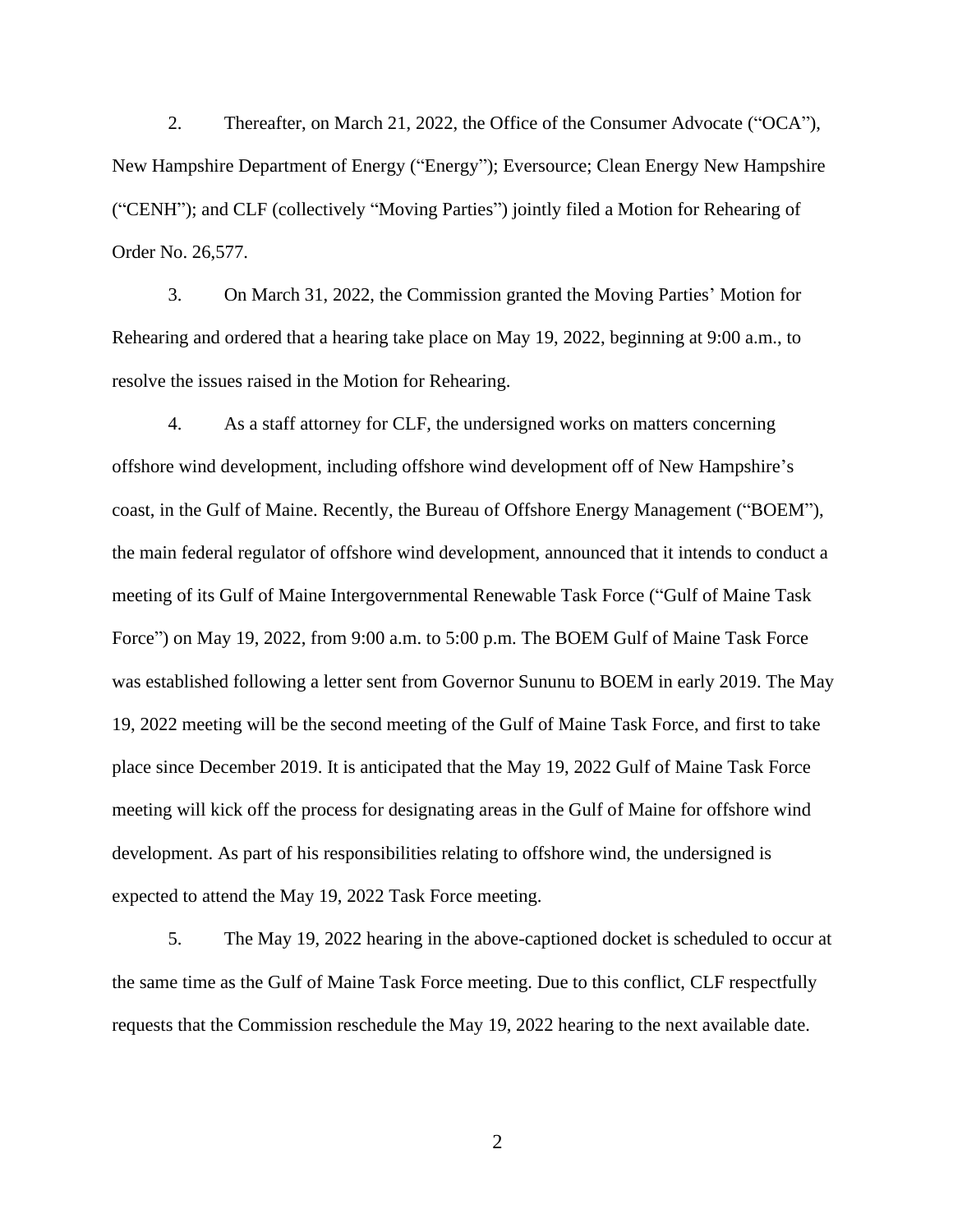6. Counsel for OCA, Eversource, Energy, and CENH have all stated that they do not object to rescheduling the May 19, 2022 hearing date.

WHEREFORE, CLF respectfully requests that the Commission reschedule the May 19,

2022 hearing to the next available date on the Commission's calendar.

Respectfully submitted,

By: /*s*/*Nick Krakoff* Nick Krakoff, Staff Attorney Conservation Law Foundation 27 North Main Street Concord, NH 03301 (603) 225-3060 x 3015 [nkrakoff@clf.org](mailto:nkrakoff@clf.org)

April 25, 2022